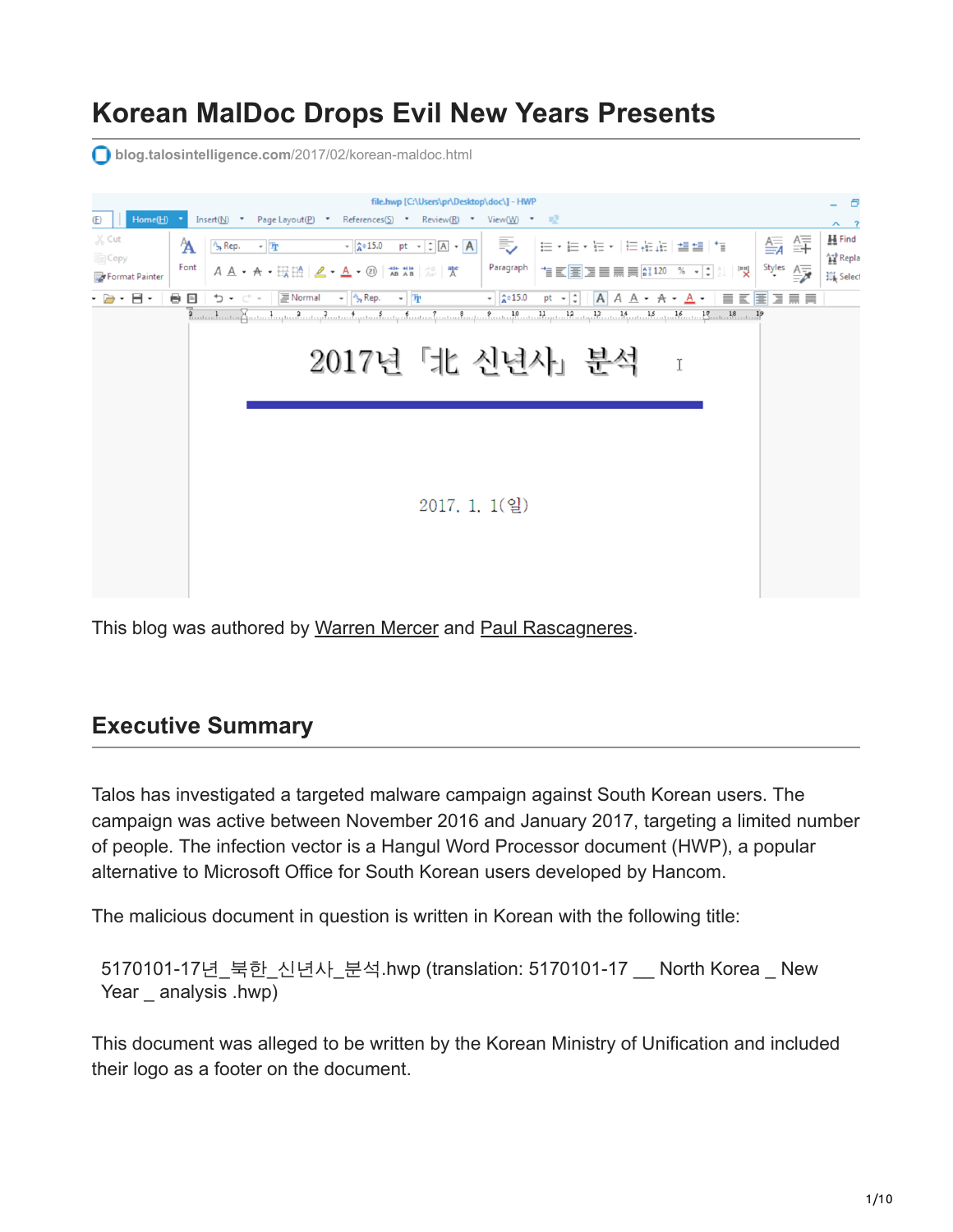An interesting twist also came within the analysed malicious document as it attempts to download a file from an official Korean government website: kgls.or.kr (Korean Government Legal Service). The file downloaded is a binary masquerading as a jpeg file that is later executed as part of the infection. It's likely that the website was compromised by the attackers to try and legitimise the HTTP GET attempts for the final payload, this traffic would potentially not have looked unfamiliar for any system administrators.

The attackers' infrastructure appeared to be up for a few days at a time with no observed infrastructure re-use occurring. Unfortunately, the compromised sites were all either cleaned or removed by the attackers and Talos were unable to obtain the final payload. This level of operational security is common for sophisticated attackers.

Due to these elements it's likely that this loader has been designed by a well-funded group in order to target public sector entities in South Korea. Many of these techniques fit the profile of campaigns previously associated with attacks by certain government groups.

## **Infection Vector: Hangul Word Processor**

The infection vector identified by Talos is a HWP file. This is a fairly unusual choice as this software is rarely used outside of Korea, but it is known to be widely used within Korea, including use by the South Korean government. As a regional file format, many security devices are not equipped to process HWP files. This can allow an attacker a vector with a much lower risk of detection by any security scanning devices.

Here is a screenshot of the opened document: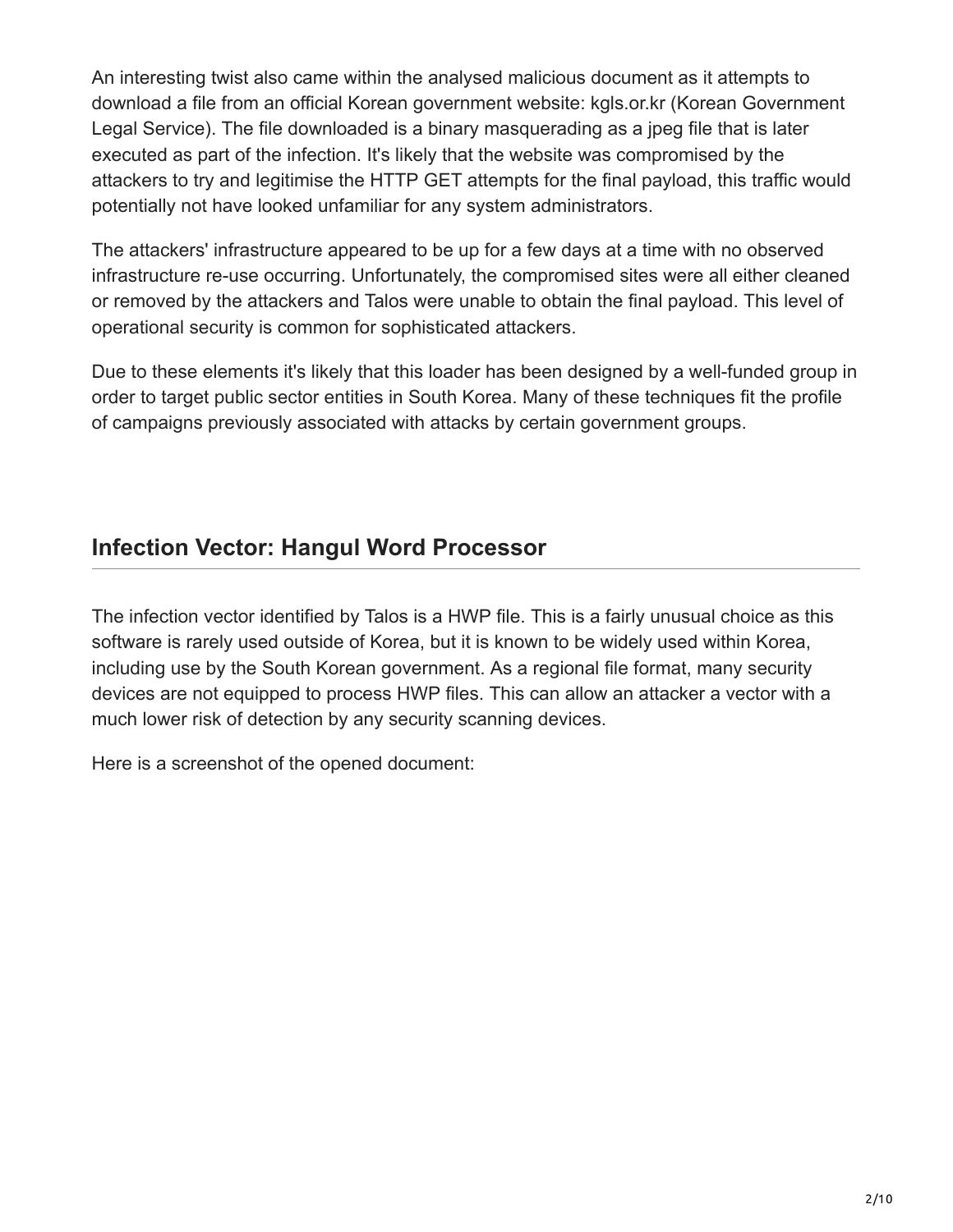

The title of the document is "Analysis of "Northern New Year" in 2017". The logo at the bottom of the document in the logo of the Ministry Of Unification. This ministry is working towards the reunification of North & South Korea. The document describes information linked to the North Korean celebration of New Year.

At the end of the document are 2 links to additional documents. The malicious document mentions that users should double click in order to access to these documents, Document1 is identified as "Comparison of Major Tasks in '16 & '17" and the Document2 linked is identified as "Comparison between '16 & '17"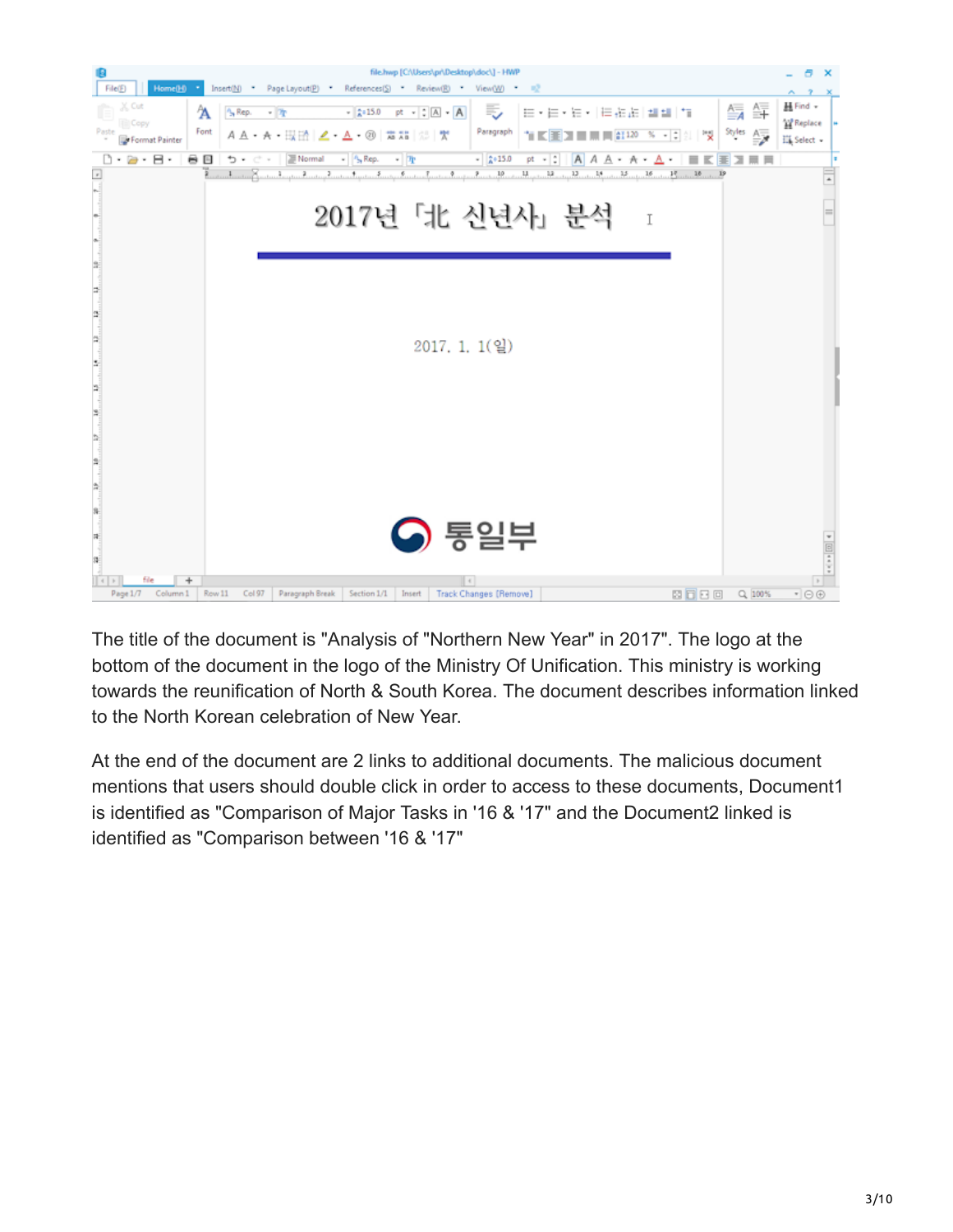

The links point to 2 OLE objects embedded in the document (BIN0003.OLE and BIN004.OLE):

| 1:  | 465 '\x05HwpSummaryInformation' |
|-----|---------------------------------|
| 2:  | 1380 'BinData/BIN0001.png'      |
| 3:  | 1412 'BinData/BIN0002.png'      |
| 4:  | 123606 'BinData/BIN0003.OLE'    |
| 5:  | 123605 'BinData/BIN0004.OLE'    |
| 6:  | 4572 'BinData/BIN0005.jpg'      |
| 7:  | 4164 'BinData/BIN0006.jpg'      |
| 8:  | 11377 'BodyText/Section0'       |
| 9 : | 3356 'DocInfo'                  |
| 10: | 524 'DocOptions/_LinkDoc'       |
| 11: | 256 'FileHeader'                |
| 12: | 1946 'PrvImage'                 |
| 13: | 2046 'PrvText'                  |
| 14: | 136 'Scripts/DefaultJScript'    |
| 15: | 13 'Scripts/JScriptVersion'     |

Once decompressed (zlib), we identified two PE32 files embedded within the 2 OLE files. If the targeted user double clicks on one of the links, a PE32 file is dropped and executed.

The 2 dropped binaries will be found and executed in this location during our analysis:

- C:\Users\ADMINI~1\AppData\Local\Temp\Hwp (2).exe
- C:\Users\ADMINI~1\AppData\Local\Temp\Hwp (3).exe

We can identify a JavaScript object in the document. This one does not contain malicious content, it's an object included by default.

띰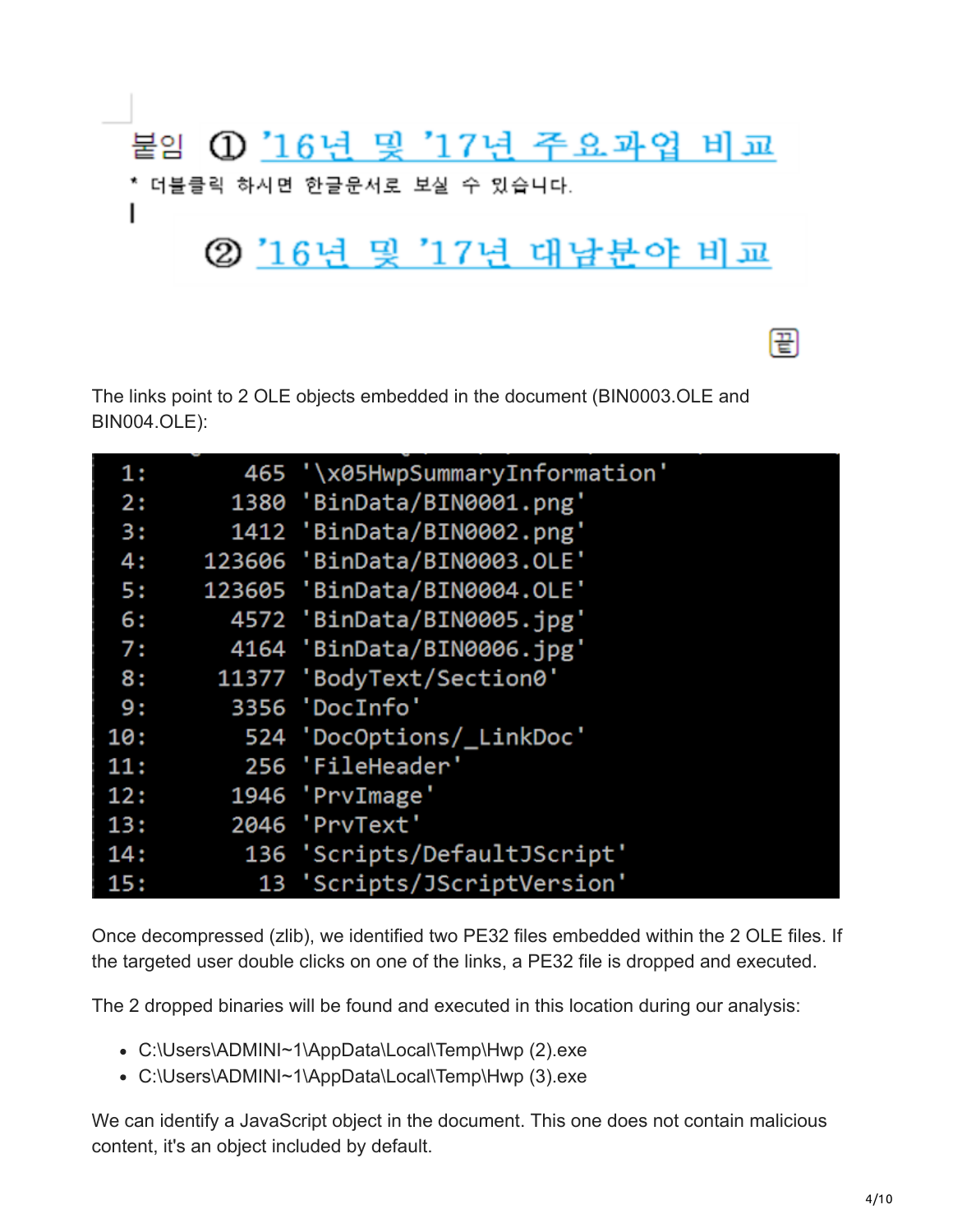#### Here is the execution of the HWP file in [Cisco AMP Thread Grid:](https://www.cisco.com/c/en/us/products/security/amp-threat-grid-appliances/index.html)

| Threat score: 100<br>Duration 0:09:49 | Sample ID 33eefa338d961b0e5793d2977a8c559d<br>OS 7601.18798.amd64fre.win7sp1_gdr.150316-1654<br>Started 2017-02-16T10:35:09Z<br>Ended 2017-02-16T10:44:58Z<br>Sandbox car-work-002 (pilot-d) |         | Filename 44bdeb6c0af7c36a08c64e31ceadc63c.hwp<br>Magic type Hangul (Korean) Word Processor File 5.x<br>Analyzed as hwp<br>SHA-256 281828d6f5bd377f91c6283c34896d0483b08ac2167d34e981fbea871893c919<br>SHA-1 7457e355407a0ecc7b5e676cafde242af33a0c82<br>MD5 44bdeb6o0af7o36a08c64e31oeado63o<br>Tags O |           |                                | ٠<br>Resubmit sample<br>Runtime video<br>Downloads - |  |  |
|---------------------------------------|----------------------------------------------------------------------------------------------------------------------------------------------------------------------------------------------|---------|--------------------------------------------------------------------------------------------------------------------------------------------------------------------------------------------------------------------------------------------------------------------------------------------------------|-----------|--------------------------------|------------------------------------------------------|--|--|
|                                       | Α<br>Indicators                                                                                                                                                                              | Network | Processes                                                                                                                                                                                                                                                                                              | Artifacts | Registry activity              | File activity                                        |  |  |
|                                       | Behavioral indicators                                                                                                                                                                        |         |                                                                                                                                                                                                                                                                                                        |           |                                |                                                      |  |  |
|                                       | Document Created an Executable File                                                                                                                                                          |         |                                                                                                                                                                                                                                                                                                        |           |                                | Severity: 100 Confidence: 100 v                      |  |  |
|                                       | Artifact Flagged Malicious by Antivirus Service                                                                                                                                              |         |                                                                                                                                                                                                                                                                                                        |           | Severity: 100 Confidence: 95 V |                                                      |  |  |
|                                       | File Name of Executable on Disk Does Not Match Original File Name                                                                                                                            |         |                                                                                                                                                                                                                                                                                                        |           |                                | Severity: 80 Confidence: 80 V                        |  |  |
|                                       | Process Modified an Executable File                                                                                                                                                          |         |                                                                                                                                                                                                                                                                                                        |           |                                | Severity: 60 Confidence: 100 v                       |  |  |
|                                       | Process Modified File in a User Directory                                                                                                                                                    |         |                                                                                                                                                                                                                                                                                                        |           |                                | Severity: 70 Confidence: 80 V                        |  |  |

## **Dropped files**

The compilation path of the binaries was not removed which allows us to determine the working space and environment used for this attack.

e:\Happy\Work\Source\version 12\T+M\Result\DocPrint.pdb

The two dropped malware files have a different hash but their purpose is the same:

- Open a HWP document (to respond to the double click in the previous document)
- Download a payload from a compromised host/C2.

The opened document is embedded in the PE (in a resource named 'DOC'):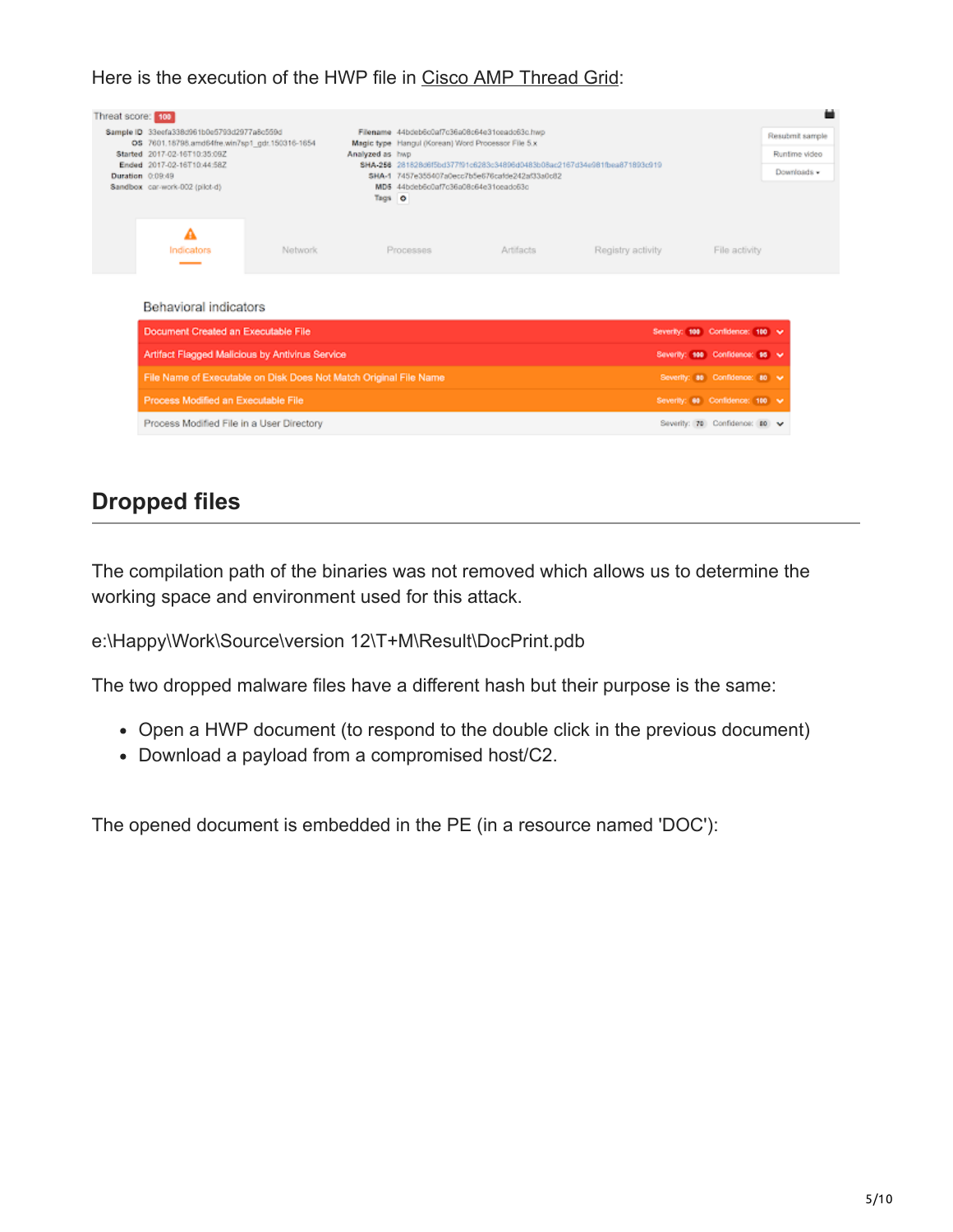| File(E)                                                                                                                                                                                                  | 5170101-2016년 및 2017년 주요과업 비로.hwp [C:\Users\pr\AppData\Local\Temp\] - HWP<br>Home[H] Insert[N] Page Layout[P] References[S] Review[R] View[W] *                | $\equiv$ (Q) $\rightarrow$                                                                                                                                            |                                                               | e.<br>$\boldsymbol{\mathsf{x}}$                                |  |  |  |
|----------------------------------------------------------------------------------------------------------------------------------------------------------------------------------------------------------|----------------------------------------------------------------------------------------------------------------------------------------------------------------|-----------------------------------------------------------------------------------------------------------------------------------------------------------------------|---------------------------------------------------------------|----------------------------------------------------------------|--|--|--|
| B<br>BB<br>Table/Cell Options<br>Properties                                                                                                                                                              | $E + E$<br>⊞ +<br>≡ ∙<br>Draw Table Transparent<br>П.<br>$\angle$ - Table Eraser<br>Line                                                                       | ₩<br>Н<br>ы<br>匣<br>Merge Split<br>$H = 1$<br>₩,<br>Cells<br>Cells<br>$\frac{1}{2}$<br>Columns                                                                        | 国国国<br>⊞<br>eee<br>Distribute Distribute<br>63 53 53<br>Rows. | $\mathbb{a}$<br>$\blacksquare$<br>Vertical Margins<br>Writing* |  |  |  |
| $\Rightarrow$ $\Rightarrow$ $\Rightarrow$ $\Rightarrow$ Normal $\Rightarrow$ $\frac{a}{2}$ Rep.<br>pt = t<br>$ -\pi$<br>$-20.0$<br>$A A A \cdot A \cdot A$<br>0 - 2 - 8 -<br>习票员<br>в<br>81 K            |                                                                                                                                                                |                                                                                                                                                                       |                                                               |                                                                |  |  |  |
| $\overline{\phantom{a}}$<br>15                                                                                                                                                                           |                                                                                                                                                                |                                                                                                                                                                       |                                                               |                                                                |  |  |  |
|                                                                                                                                                                                                          | # 붙임 2                                                                                                                                                         |                                                                                                                                                                       |                                                               |                                                                |  |  |  |
|                                                                                                                                                                                                          | 2016년 및 2017년 對南분야 비교                                                                                                                                          |                                                                                                                                                                       |                                                               |                                                                |  |  |  |
|                                                                                                                                                                                                          |                                                                                                                                                                |                                                                                                                                                                       |                                                               |                                                                |  |  |  |
|                                                                                                                                                                                                          |                                                                                                                                                                |                                                                                                                                                                       |                                                               |                                                                |  |  |  |
| 구분                                                                                                                                                                                                       | 2016년                                                                                                                                                          | 2017년                                                                                                                                                                 |                                                               |                                                                |  |  |  |
| 구호                                                                                                                                                                                                       | "내외 반통임 세력의 도전을 짓부시고 자주<br>통일의 새 시대를 열어나가자                                                                                                                     |                                                                                                                                                                       |                                                               |                                                                |  |  |  |
| 원칙<br>기조                                                                                                                                                                                                 | o '자주 동일의 사사대'<br>o 통일문제는 '우리민족끼리', '자주적으로'<br>풀어나기야<br>。公子房沿 35秒84, 615 공동산언, 184<br>선언은 실원을 통해 정당성이 화증                                                       | o 74공동성명 발표 45돌 104선언 발표 10돌<br>o '자주 통임의 대통로 염아-i기야'<br>o '남북관계 개선은 평화와 통암에로 나가는<br>출발점, '은 겨레의 점박한 요구                                                               |                                                               | ▷                                                              |  |  |  |
| 정무<br>비난ㅣ<br>$\mathfrak{a}$<br>ă.                                                                                                                                                                        | o '나의 반통일세력 경조<br>o '체제 변화, '일방적인 통일' 노골적 추구<br>하며 남북대회와 관계가선 흐름에 역행<br>o 동일문제를 외부에 청부하는 것은 매국행위<br>o 한마군사훈련으로 정세 격화 및 남북관계<br>엄중한 장애<br>o 통일문제에 대한 국제공조 중지할 것 | o 南 당국은 우리의 애국에족적 호소와 성의<br>있는 제의 의면<br>- 반공화국 제재 입학과 북침 전쟁소동에 매<br>달리며 북남판계 최악의 국민으로 몰아넣음<br>o 지난해 전민항쟁은 보수 당국에 대한 쌓이<br>고 쌓인 원한과 분노의 폭발<br>o 상대방을 자극대결 고추비는 비방중상 중지 |                                                               | 441114                                                         |  |  |  |
| ←  →    5170101-2016년 및 2017년 주요과업 비로   <br>$\rightarrow$<br>(A1): Paragraph Break Section 1/1<br>問口日日<br>Page 1/1 Column 1 Row 1 Col 64<br>Track Changes [Remove]<br>$\cdot \Theta$<br>Insert<br>Q 100% |                                                                                                                                                                |                                                                                                                                                                       |                                                               |                                                                |  |  |  |

Like the previous document, this one speaks of the relation between North Korea and South Korea, and is seemingly written by a native Korean speaker due to the specific language used.

The second stage of the binary executes wscript.exe and injects shellcode into the process. The shellcode is embedded in a resource called 'BIN'. The purpose of this shellcode is to unpack a second PE32 in the legitimate wscript.exe process and execute it. The injection is perform by the classic:

VirtualAllocEx(), WriteProcessMemory() and CreateRemoteThread() APIs.

The unpacked binary is used to collect information on the infected system, and to attempt to communicate with the C2 in order to download the final payload. The information collected was:

- The computer name
- The username
- The execution path of the sample
- The BIOS model by analysing the
- HKLM\System\CurrentControlSet\Services\mssmbios\Data\SMBiosData registry key. This information allows the attackers to identify Virtual Machine (on VirtualBox the model is "innotek GmbH VirtualBox")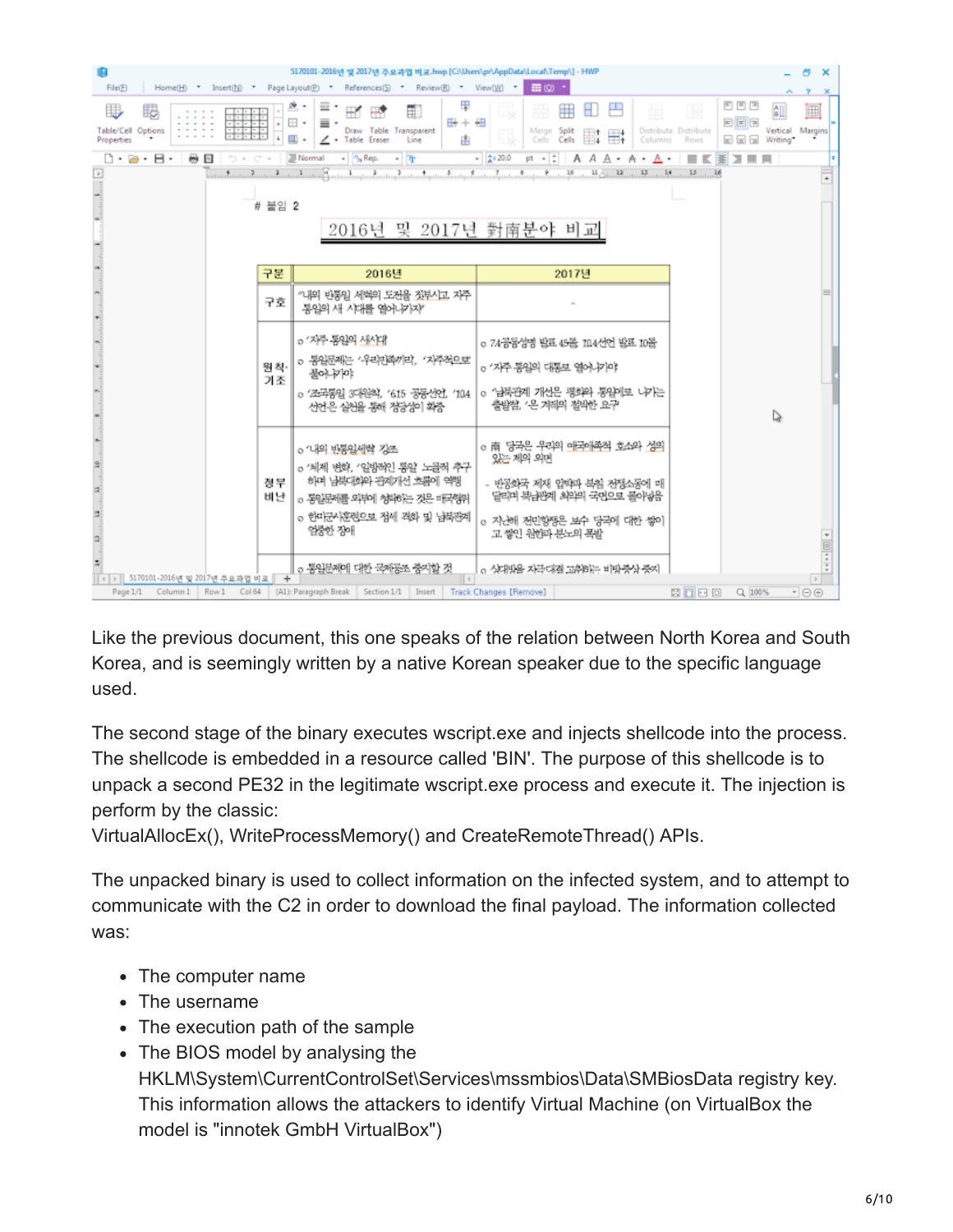• An ID randomly generated to identify the system

This information could be used as a reconnaissance phase to determine if there was a suitable platform to deliver the final payload and to avoid sending the final payload to sandbox systems.

The analysed sample performed network connections to these 2 URLs in this order:

- www.kgls.or.kr/news2/news\_dir/index.php (where the collected information is sent)
- www.kgls.or.kr/news2/news\_dir/02BC6B26\_put.jpg

The beginning of the jpg document (02BC6B26) is the ID previously generated. We think that the jpg file is automatically generated by the index.php file if the collected data is relevant. The content of the jpg file is saved in a file called 'officepatch.exe'. Finally, this new file is executed and the unpacked executable terminates itself.

The website kgls.or.kr is the web site of the Korean Government Legal Service. Talos can only assume that this website was compromised in order to deliver the final stage malware, the jpg file. All the infrastructure was down during our analysis, which meant we were unable to analyse the payload directly.

The collected binaries are compiled between 22:43:05 UTC and 4:55:18 UTC (the 3 files at 22:00:00 are the binaries dropped by the HWP document and the other files are the unpacked payload) - Time Stamp artifacts can be easily faked and can be deployed as a false flag mechanism to make the researcher believe the compiled code came from a certain Time Zone - this should not be trusted as an indicator of where the attack or attacker originated from.

## **Command & Control infrastructure**

During our investigation we were able to identify additional Command and Control infrastructure used by this actor. The four C2s were based in the following countries:

- 3 C2 in South Korea
- 1 C2 in the Netherlands

Here is a global map of the identified infrastructure: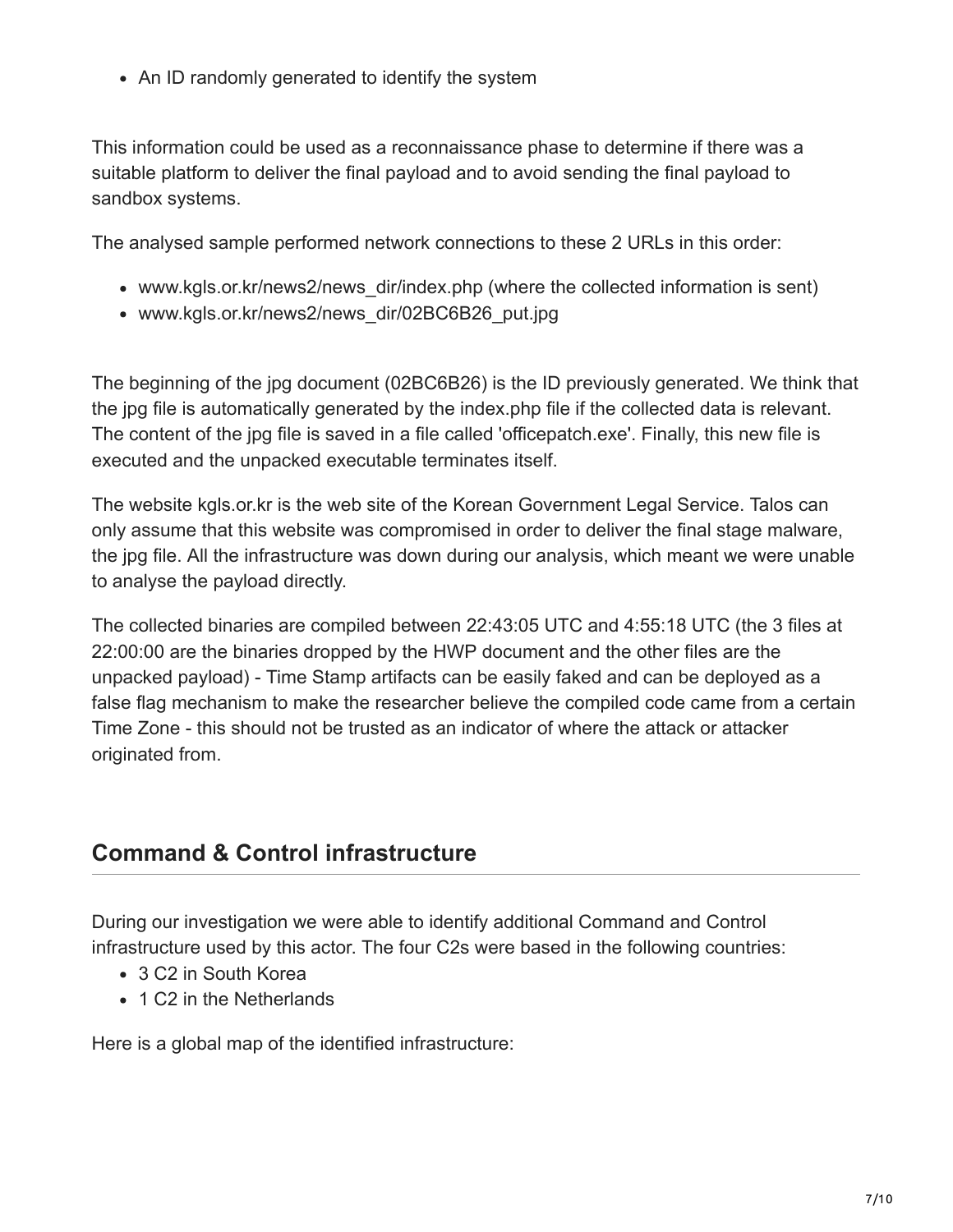

Colour Key:

- Red: the ' put.jpg' binary (final payload)
- Orange: C2 infrastructure used by the attackers
- Yellow: the unpacked samples that perform the connection to download the final malware (the green bubbles share 90% of similar codes)
- Green: the dropped executable by the HWP document (the orange bubbles share 90% of similar codes)
- Blue: the HWP document

## **Conclusion**

This actor appears to have made intentional decisions to limit the attack surface by using Hangul. This allowed them to evade some security devices as this format is not frequently processed.

The infection process was a MalDoc with multiple droppers (identical in their execution) and then C2 communication to obtain the final payload. The use of decoy documents is very common and shows that the attacker wanted to use a social engineering / enticement aspect to encourage the users to open the file.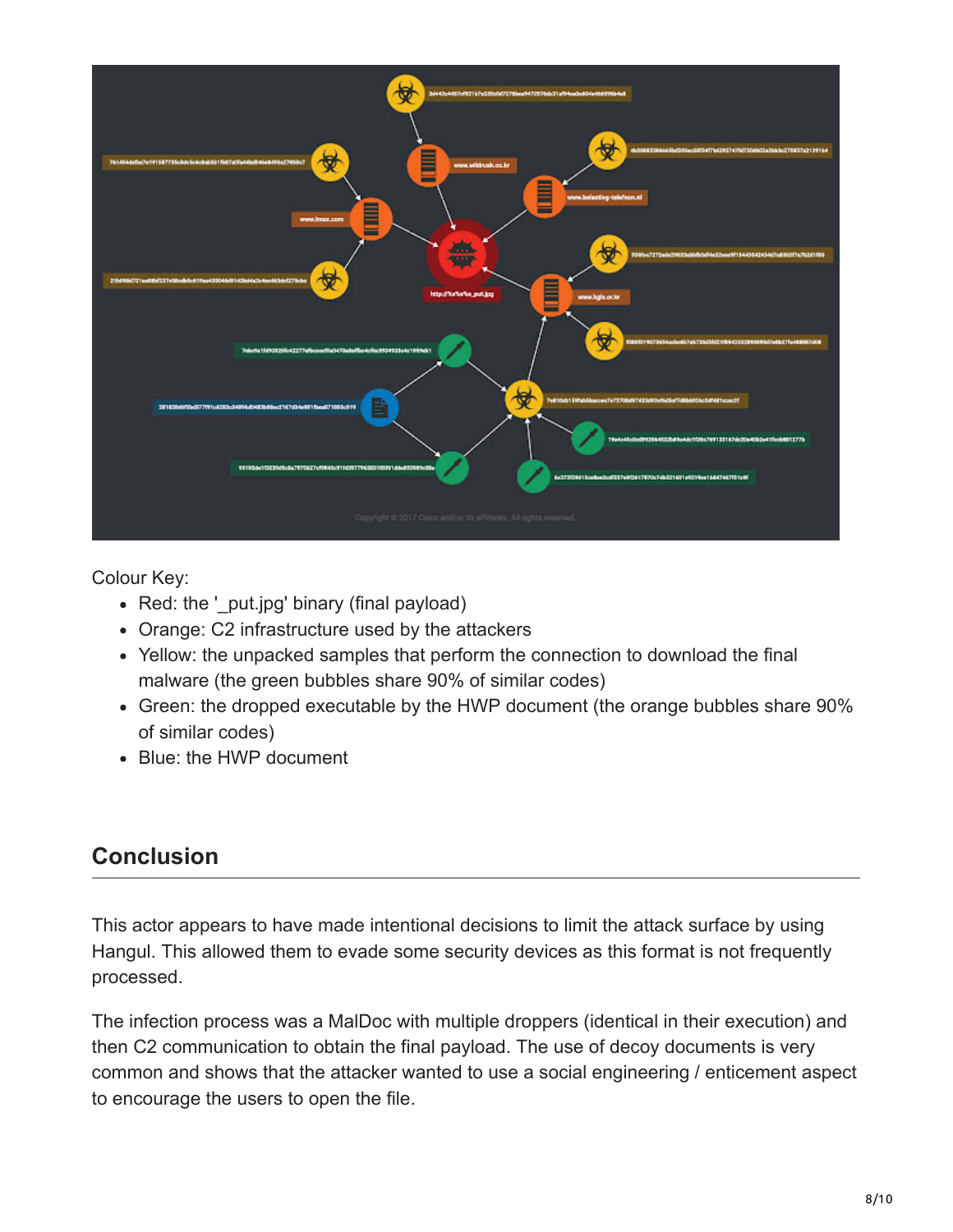This campaign has clearly targeted at a specific group of users, this rings true with the use of such specific file formats. Steps were clearly taken to limit the ability of security products to detect the threat as well as adherence to a strict timeline to prevent the malicious files from being discovered. The attackers were careful to remove their malicious payloads and not reuse their infrastructure.

We believe this is a targeted attack aimed at South Korean users in the public sector conducted by a sophisticated threat actor with access to native Korean speakers. Attacks on these individuals may be an attempt to gain a foothold into assets which can be deemed extremely valuable.

## **IOC**

HWP File:

5170101-17년\_북한\_신년사\_분석.hwp: 281828d6f5bd377f91c6283c34896d0483b08ac2167d34e981fbea871893c919

Dropped files:

95192de1f3239d5c0a7075627cf9845c91fd397796383185f61dde893989c08a 7ebc9a1fd93525fc42277efbccecf5a0470a0affbc4cf6c3934933c4c1959eb1 6c372f29615ce8ae2cdf257e9f2617870c74b321651e9219ea16847467f51c9f 19e4c45c0cd992564532b89a4dc1f35c769133167dc20e40b2a41fccb881277b 3a0fc4cc145eafe20129e9c53aac424e429597a58682605128b3656c3ab0a409 7d8008028488edd26e665a3d4f70576cc02c237fffe5b8493842def528d6a1d8

Unpack related samples:

7e810cb159fab5baccee7e72708d97433d92ef6d3ef7d8b6926c2df481ccac2f 21b098d721ea88bf237c08cdb5c619aa435046d9143bd4a2c4ec463dcf275cbe 761454dafba7e191587735c0dc5c6c8ab5b1fb87a0fa44bd046e8495a27850c7 3d442c4457cf921b7a335c0d7276bea9472976dc31af94ea0e604e466596b4e8 930fce7272ede29833abbfb5df4e32eee9f15443542434d7a8363f7a7b2d1f00 4b20883386665bd205ac50f34f7b6293747fd720d602e2bb3c270837a21291b4 f080f019073654acbe6b7ab735d3fd21f8942352895890d7e8b27fa488887d08

Network:

www.imuz.com/admin/data/bbs/review2/board/index.php www.imuz.com/admin/data/bbs/review2/board/123.php www.imuz.com/admin/data/bbs/review2/board/02BC6B26\_put.jpg (where 02BC6B26 is randomly generated)